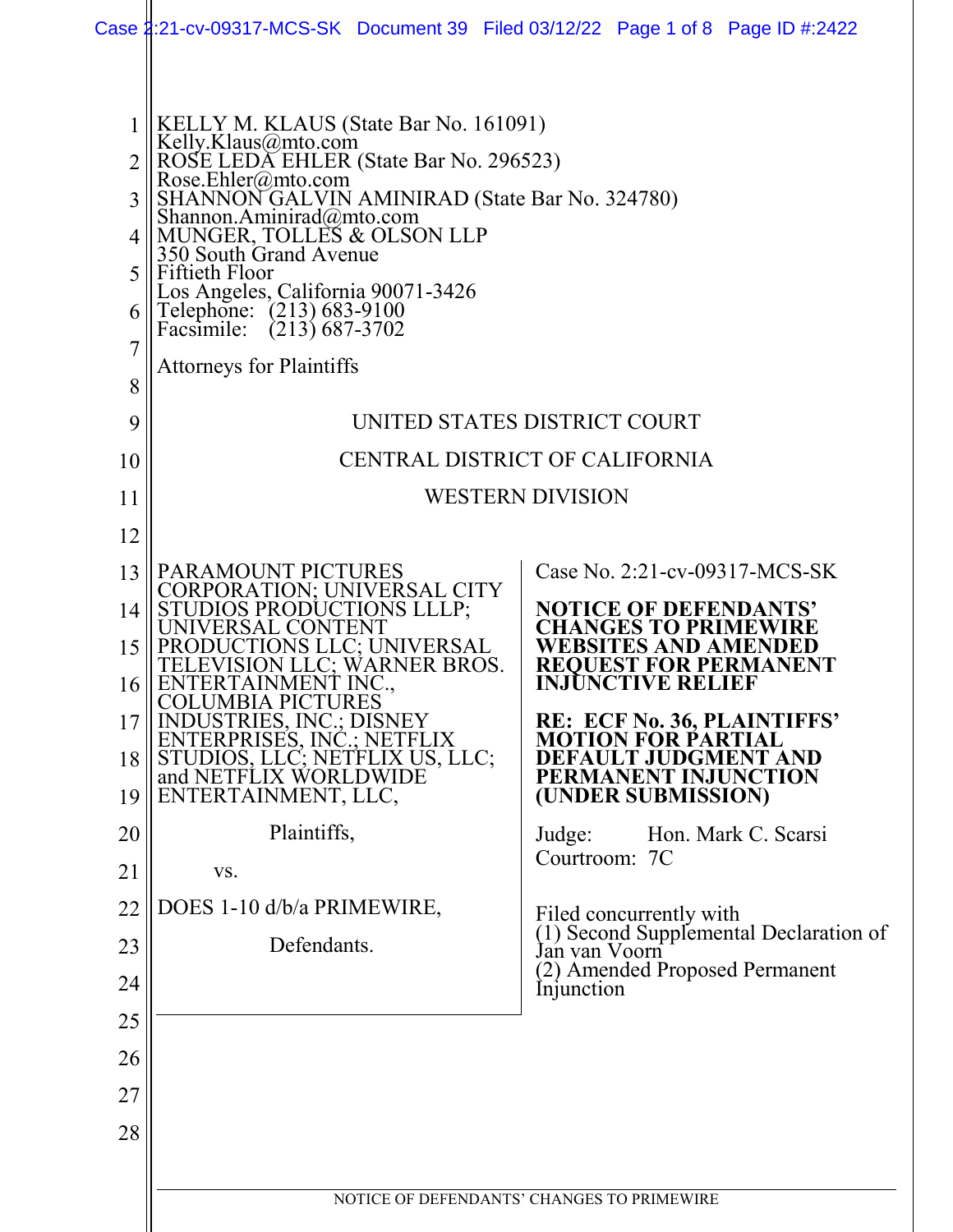| $\mathbf{1}$   |                                                                                         | <b>INTRODUCTION</b>                                                                 |  |  |  |  |
|----------------|-----------------------------------------------------------------------------------------|-------------------------------------------------------------------------------------|--|--|--|--|
| $\overline{2}$ | Plaintiffs' Motion for Default Judgment and Permanent Injunction, ECF No.               |                                                                                     |  |  |  |  |
| 3              | 36, is pending. The Court notified the parties that the Motion will be taken under      |                                                                                     |  |  |  |  |
| 4              | submission and decided without oral argument. ECF No. 38. Plaintiffs have               |                                                                                     |  |  |  |  |
| 5              | learned about changes that Defendants, within the last few days, have made to their     |                                                                                     |  |  |  |  |
| 6              | Prime Wire Websites. Plaintiffs would like to ensure the Court has the updated          |                                                                                     |  |  |  |  |
| $\overline{7}$ | information that Plaintiffs have discovered.                                            |                                                                                     |  |  |  |  |
| 8              | Specifically, Defendants have made two types of changes to the Prime Wire               |                                                                                     |  |  |  |  |
| 9              | Websites:                                                                               |                                                                                     |  |  |  |  |
| 10             | (1)                                                                                     | The www.primewire.li and www.primewire.vc websites, while still                     |  |  |  |  |
| 11             |                                                                                         | active, <sup>1</sup> now display only a message that directs Defendants' users to a |  |  |  |  |
| 12             |                                                                                         | newly created PrimeWire Website, www.primewire.tf.                                  |  |  |  |  |
| 13             | (2)                                                                                     | This newest Prime Wire Website, www.primewire.tf, continues to                      |  |  |  |  |
| 14             |                                                                                         | feature Plaintiffs' Copyrighted Works. At first, www.primewire.tf                   |  |  |  |  |
| 15             |                                                                                         | appeared to be nearly identical to the preexisting Prime Wire Websites,             |  |  |  |  |
| 16             |                                                                                         | including insofar as it provided links to infringing copies of Plaintiffs'          |  |  |  |  |
| 17             |                                                                                         | Copyrighted Works. In the last few days, however, Defendants have                   |  |  |  |  |
| 18             |                                                                                         | temporarily removed those links, apparently in an effort to avoid this              |  |  |  |  |
| 19             |                                                                                         | Court's injunction.                                                                 |  |  |  |  |
| 20             |                                                                                         | Plaintiffs do not believe these changes affect the merits of Plaintiffs' request    |  |  |  |  |
| 21             |                                                                                         | for a Permanent Injunction. While it appears Defendants, for the moment, have       |  |  |  |  |
| 22             | disabled links to Plaintiffs' Copyrighted Works, such a tactical maneuver does not      |                                                                                     |  |  |  |  |
| 23             | undermine the need for permanent injunctive relief against a dedicated infringing       |                                                                                     |  |  |  |  |
| 24             | service. Under well-established law, a defendant's voluntary cessation of unlawful      |                                                                                     |  |  |  |  |
| 25             | conduct does not defeat a request for injunctive relief unless it is "absolutely clear" |                                                                                     |  |  |  |  |
| 26             |                                                                                         |                                                                                     |  |  |  |  |
| 27             |                                                                                         | The domain name registrar for PrimeWire Website, www.primewire.ag, disabled         |  |  |  |  |
| 28             | that site following the Court's Preliminary Injunction. See ECF No. 36-1 $\P$ 24.       |                                                                                     |  |  |  |  |
|                |                                                                                         |                                                                                     |  |  |  |  |

## <span id="page-1-0"></span>NOTICE OF DEFENDANTS' CHANGES TO PRIMEWIRE

-1-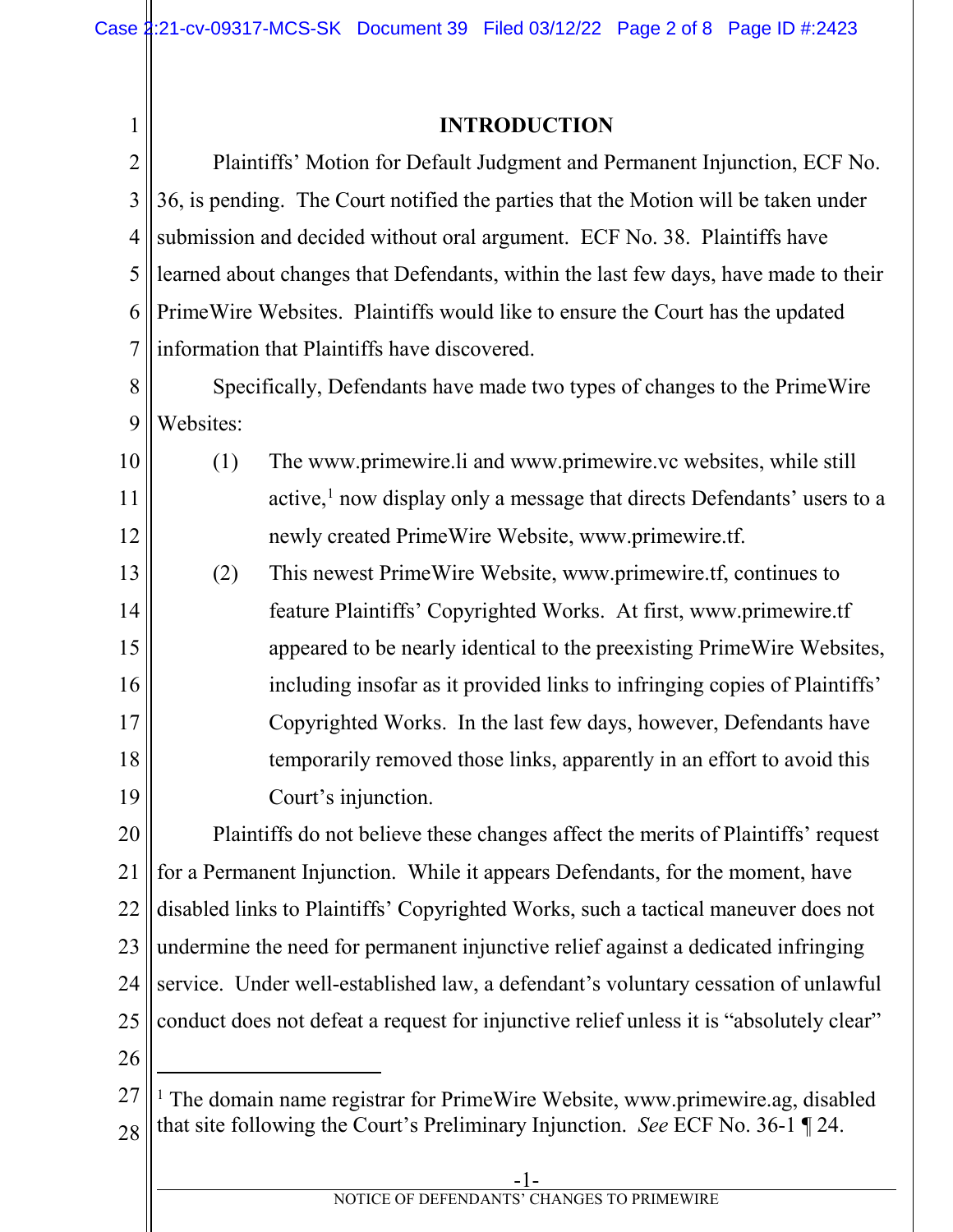1 2 3 4 5 6 7 8 9 10 that Defendants will not resume their wrongful conduct. *Friends of the Earth, Inc. v. Laidlaw Envtl. Servs. (TOC), Inc.*, 528 U.S. 167, 189–90 (2000). Defendants have made no such showing, as would be their burden to do had they actually appeared to defend this litigation. And Defendant' statement on their newest PrimeWire website, and their conduct before and after Plaintiffs filed this lawsuit, all show that Defendants are likely to revert to their infringing ways as soon as the threat of a permanent injunction has passed. Plaintiffs respectfully request that the Court enter the requested Permanent Injunction (ECF No. 36-20), amended to add www.primewire.tf to the definition of "PrimeWire Websites" and the domain name registry for www.primewire.tf to the list of registries.

11

## **NOTICE OF CHANGES & AMENDED REQUEST FOR RELIEF**

12 13 14 15 16 17 18 19 Plaintiffs have been monitoring the PrimeWire Websites to determine whether Defendants and the registrars and registries subject to the Preliminary Injunction have complied with the Court's Order. With the exception of one registrar disabling one domain (www.primewire.ag), n. 1, *supra*, all of these parties had failed to comply with the Preliminary Injunction. On March 8, 2022, however, Plaintiffs discovered that Defendants had replaced the content available on www.primewire.li and www.primewire.vc with a message and hyperlink redirecting users to a new website that also has the PrimeWire name.

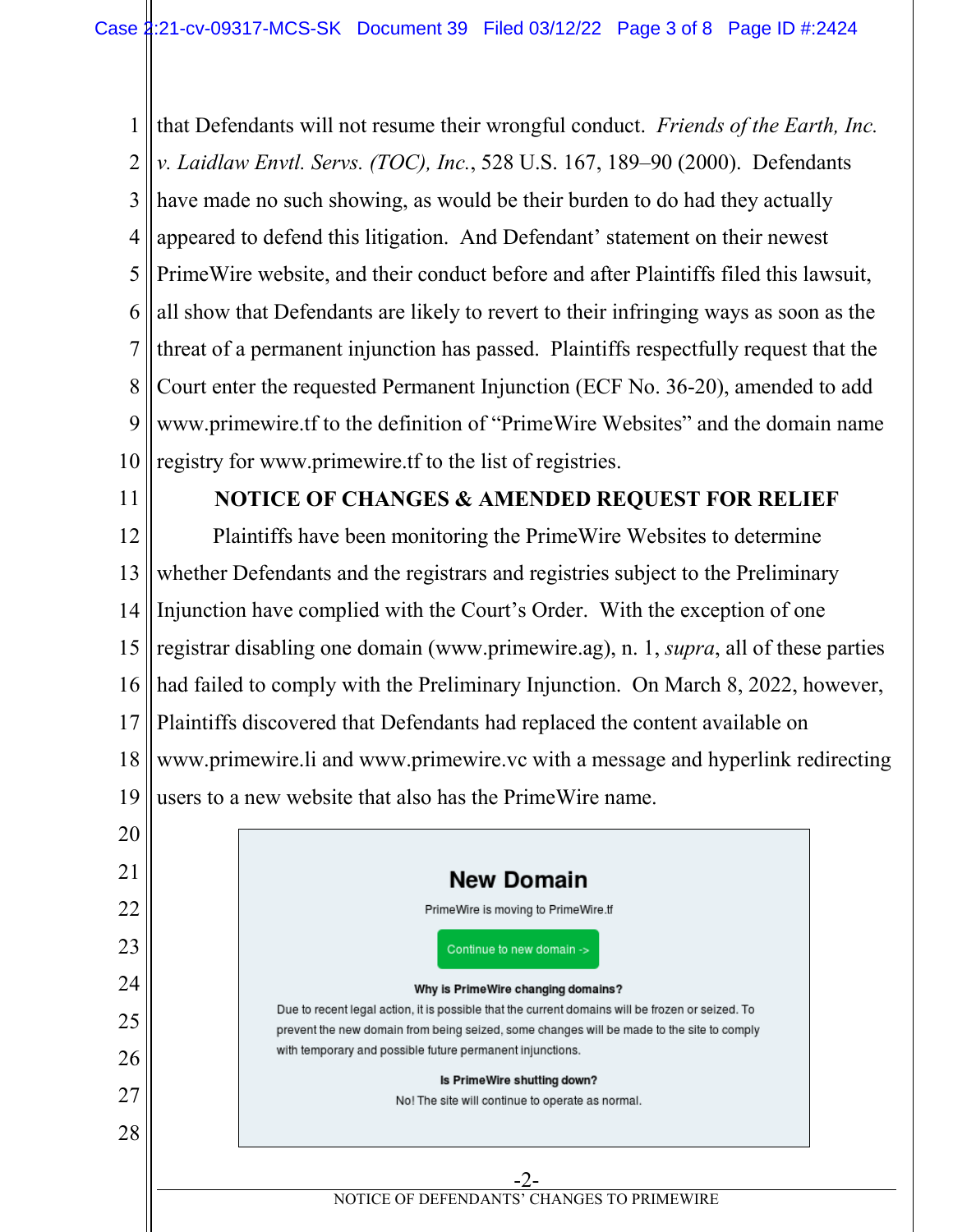Second Supplemental Declaration of Jan van Voorn ("Second Suppl. van Voorn Decl.") ¶ 2 & Ex. A.

 The www.primewire.tf website appears to be largely identical to its predecessor sites. *Id.* ¶ 3 & Ex. B. The website has the same general landing page, categories, movie and television show title pages, search functionality, and other features as were located on the other PrimeWire Websites:



 *See id.* And, as of March 8, Plaintiffs' investigators confirmed they could receive streams of Plaintiffs' Copyrighted Works through links offered on www.primewire.tf, the new PrimeWire domain. *See id.* ¶ 5.

 Plaintiffs' proposed permanent injunction defines "PrimeWire Websites" to mean www.primewire.li, www.primewire.ag, and www.primewire.vc. ECF No. 36- 20 ¶ 2(c). In light of Defendants' creation of yet another PrimeWire Website, Plaintiffs respectfully request that the Court also include www.primewire.tf in the list of PrimeWire Websites and include the domain name registry (Association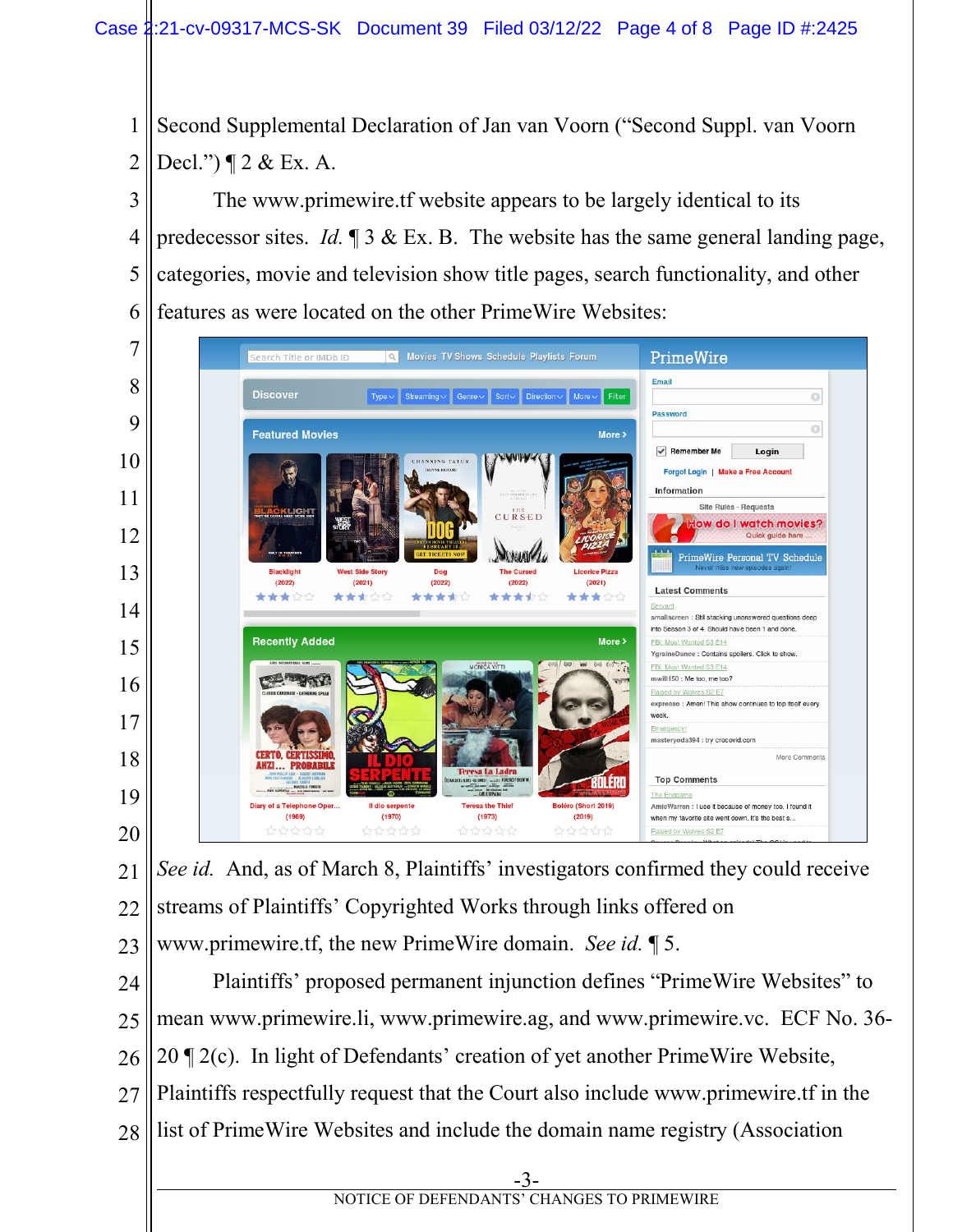1 2 Française pour le Nommage Internet en Coopération) for www.primewire.tf. Plaintiffs' amended proposed permanent injunction includes that change.

3 4 5 6 7 8 Beginning on March 9, Plaintiffs' investigators observed another change, this one involving the links to the source copies for the infringing streams of Plaintiffs' Copyrighted Works. Over the course of the last couple of days, Defendants appear to have removed those links, so that users of www.primewire.tf are not able to obtain infringing streams from the PrimeWire pages for Plaintiffs' movies and television shows on that website. Second Suppl. van Voorn Decl. ¶ 6.

9 10 11 12 Defendants respectfully submit that the bases for their request for a Permanent Injunction applicable to all the PrimeWire Websites, including www.primewire.tf, should still be granted, notwithstanding the changes Plaintiffs have recently observed.

13 14 15 16 17 18 19 20 21 22 23 The Supreme Court has made it clear that a defendant's voluntarily cessation of illegal activity does not moot a request for injunctive relief unless the defendant sustains "the formidable burden of showing that it is absolutely clear the allegedly wrongful behavior could not reasonably be expect to recur." *Friends of the Earth*, 528 U.S. at 189–90. "Otherwise, a defendant could engage in unlawful conduct, stop when sued to have the case declared moot, then pick up where he left off, repeating this cycle until he achieves all his unlawful ends." *Already, LLC v. Nike, Inc*., 568 U.S. 85, 91 (2013). Accordingly, Plaintiffs' Motion for Permanent Injunctive relief is not mooted unless Defendants' cessation of their illegal activity is "total" and "irrefutably demonstrated." *Polo Fashions, Inc. v. Dick Bruhn, Inc.*, 793 F.2d 1132, 1135 (9th Cir. 1986).

24 25 26 27 28 Given the entire record of Defendants' massive infringing operations, there is no reason to believe they will make permanent their temporary disabling of links to Plaintiffs' Copyrighted Works. On the contrary, Defendants' statement urging their users to migrate to www.primewire.tf emphatically declares that PrimeWire is not shutting down and that the newest website "*will continue to operate as normal*."

-4-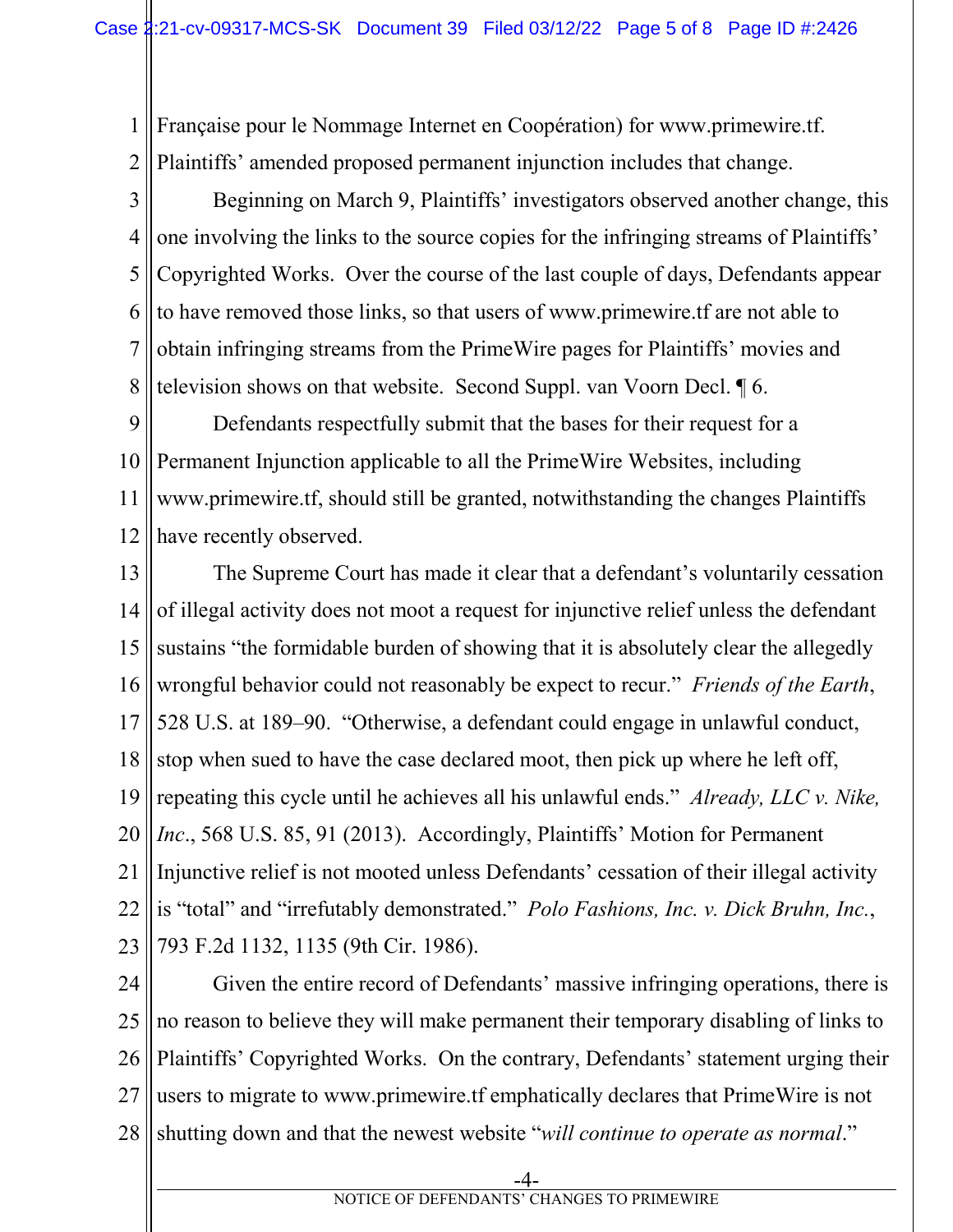1 2 3 Second Suppl. van Voorn Decl. ¶ 2, Ex. A (emphasis added). For these Defendants, "operating as normal" means providing the links to infringing streams of Plaintiffs' Copyrighted Works.

4 5 6 7 8 9 10 11 12 13 14 15 16 17 18 19 20 21 22 23 24 25 Defendants' additional statements—made with reference to "recent legal action," *i.e.,* this case and the Court's Preliminary Injunction—that "some changes will be made to the site to comply with temporary and possible future permanent injunctions," *id.*, likewise fail to moot Plaintiffs' request for permanent injunctive relief. Even in cases where defendants have appeared and offered evidence in support of their attempt to moot injunctive relief, courts have granted permanent injunctions to bar those defendants from returning to their infringing ways. *See, e.g.*, *Disney Enters., Inc. v. VidAngel, Inc.*, No. CV 16-04109-AB (PLAx), 2019 WL 4565168, at \*1 (C.D. Cal. Sept. 5, 2019) (granting permanent injunction notwithstanding infringer's argument that it had stopped infringing service and had no plans to restart it); *Brighton Collectibles, Inc. v. Coldwater Creek, Inc.*, No. 06- CV-1848 H (POR), 2009 WL 10671767, at \*2 (S.D. Cal. 2009) (granting permanent injunction despite infringer's argument that it had "ceased selling the infringing products"); *Rolex Watch U.S.A., Inc. v. Zeotec Diamonds, Inc.*, No. CV 02-01089 GAF (VBKx), 2003 WL 23705746, at \*5 (C.D. Cal. Mar. 7, 2003) (claim for permanent injunctive relief not moot even where infringer had halted its unlawful conduct); *see also Polo Fashions*, 793 F.2d at1135 (reversing district court's denial of permanent injunction, and explaining that infringer's cessation of conduct after lawsuit did not render permanent injunctive relief unnecessary). Defendants have made no showing to this Court at all. Indeed, they have not even appeared in the litigation, even though their statement references the litigation and the injunctions against them.<sup>[2](#page-5-0)</sup>

26

<span id="page-5-0"></span><sup>27</sup> 28  $2^2$  Defendants have been served with and downloaded copies of the filings in this litigation. Dkts. 14, 19, 20-1, 21, 23, 24, 26-1, 27, 31, 35, 37-1.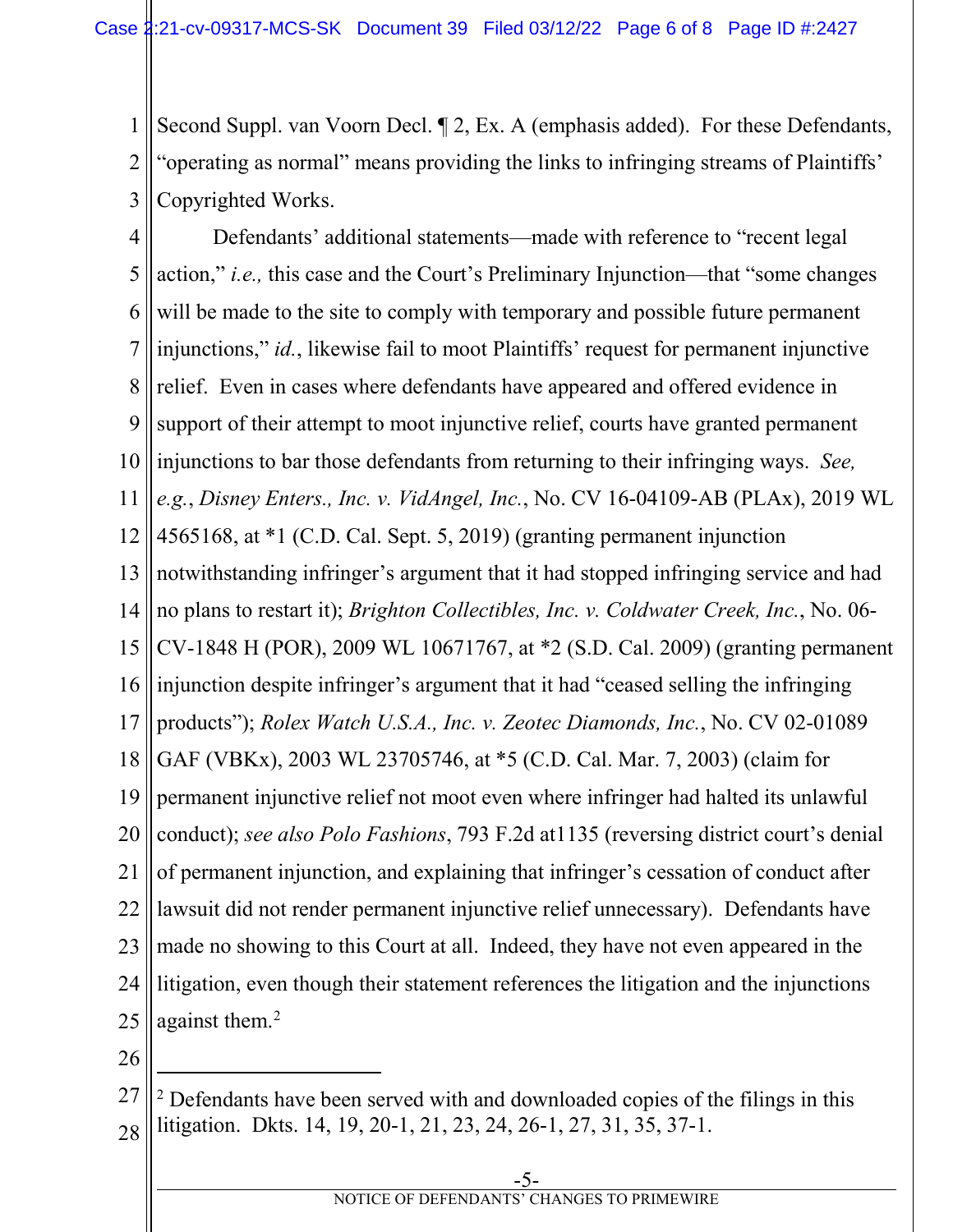| $\mathbf{1}$   | Defendants do not merit the benefit of any doubt. If Defendants actually             |  |  |  |  |  |
|----------------|--------------------------------------------------------------------------------------|--|--|--|--|--|
| $\overline{2}$ | intend to keep links to Plaintiffs' Copyrighted Works off of their newest Prime Wire |  |  |  |  |  |
| 3              | Website, Defendants can appear, make a showing, and seek relief from this Court.     |  |  |  |  |  |
| 4              | That is not their intent. Defendants have tried similar tactics of switching domains |  |  |  |  |  |
| 5              | when their websites have been blocked in other countries. Second Suppl. van Voorn    |  |  |  |  |  |
| 6              | Decl $\P$ 7. All evidence indicates they will do the same thing here if the          |  |  |  |  |  |
| 7              | www.primewire.tf domain is not included in the injunction. Defendants will be able   |  |  |  |  |  |
| 8              | to restore the links as quickly as they took them down. "[T] he entire purpose of an |  |  |  |  |  |
| 9              | injunction is to take away defendant's discretion not to obey the law." Metro-       |  |  |  |  |  |
| 10             | Goldwyn-Mayer Studios, Inc. v. Grokster, Ltd., 518 F. Supp. 2d 1197, 1222 (C.D.      |  |  |  |  |  |
| 11             | Cal. 2007).                                                                          |  |  |  |  |  |
| 12             | Plaintiffs respectfully request the Court grant their request for a Permanent        |  |  |  |  |  |
| 13             | Injunction, as amended in the form filed with this notice.                           |  |  |  |  |  |
| 14             |                                                                                      |  |  |  |  |  |
| 15             | DATED: March 12, 2022<br>MUNGER, TOLLES & OLSON LLP                                  |  |  |  |  |  |
| 16             |                                                                                      |  |  |  |  |  |
| 17             |                                                                                      |  |  |  |  |  |
| 18             | By:<br>/s/ Kelly M. Klaus                                                            |  |  |  |  |  |
| 19             | KELLY M. KLAUS                                                                       |  |  |  |  |  |
| 20             | <b>Attorneys for Plaintiffs</b>                                                      |  |  |  |  |  |
| 21             |                                                                                      |  |  |  |  |  |
| 22             |                                                                                      |  |  |  |  |  |
| 23             |                                                                                      |  |  |  |  |  |
| 24             |                                                                                      |  |  |  |  |  |
| 25             |                                                                                      |  |  |  |  |  |
| 26             |                                                                                      |  |  |  |  |  |
| 27             |                                                                                      |  |  |  |  |  |
| 28             |                                                                                      |  |  |  |  |  |
|                | -6-<br>NOTICE OF DEFENDANTS' CHANGES TO PRIMEWIRE                                    |  |  |  |  |  |
|                |                                                                                      |  |  |  |  |  |